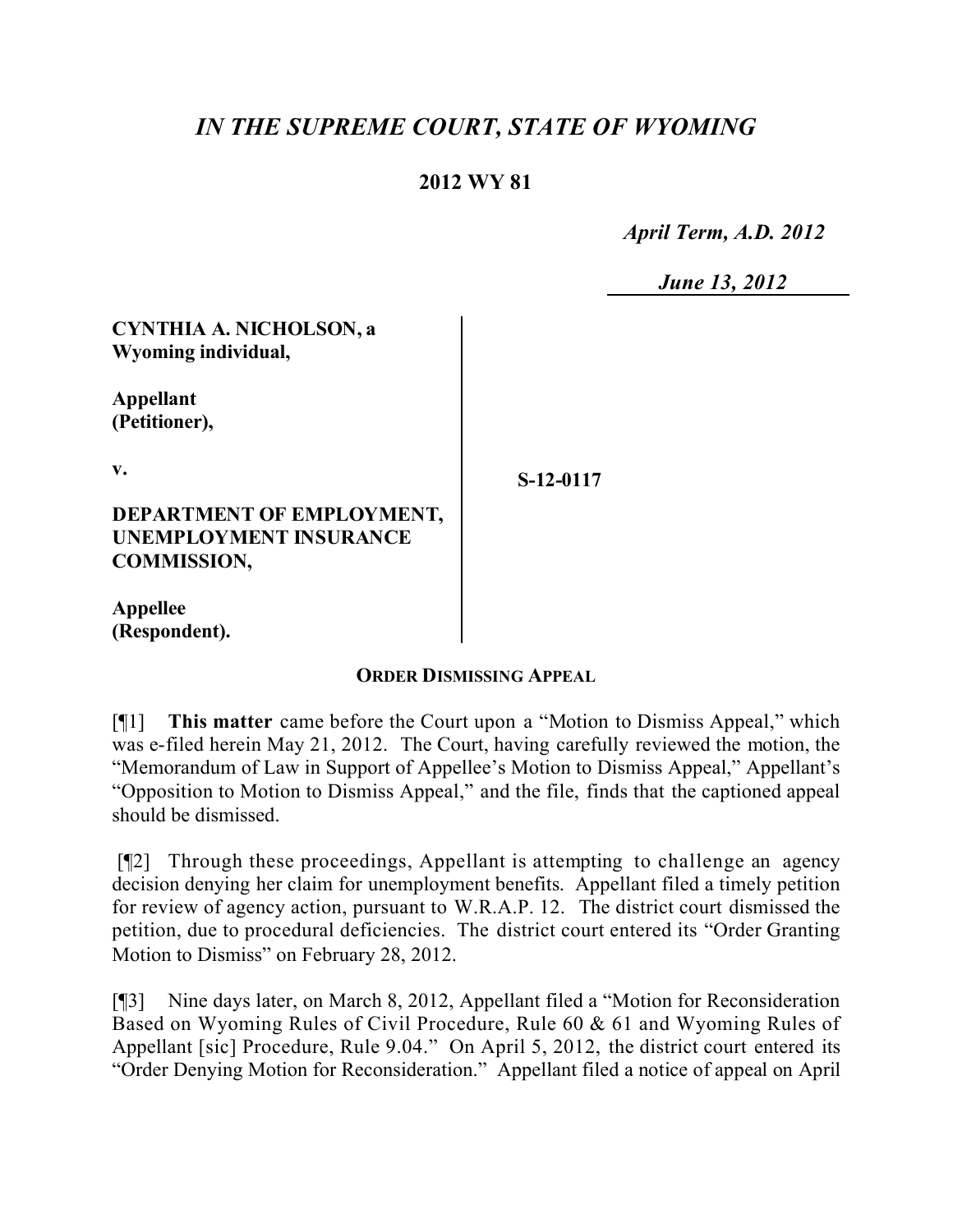24, 2012, to challenge the Order Denying Motion for Reconsideration. She has not filed a notice of appeal to challenge the "Order Granting Motion to Dismiss."

[¶4] After this appeal was docketed, Appellee (Commission) promptly filed a motion to dismiss. The Commission argues that Appellant's motion for reconsideration was a nullity, making the Order Denying Motion for Reconsideration a nullity as well. The Commission relies on *Plymale v. Donnelly*, 2006 WY 3, ¶¶ 7, 10, 125 P.3d 1022, 1024- 25 (Wyo. 2006), where this Court wrote: "Henceforth, we will enforce the Wyoming Rules of Civil Procedure as written and consider postjudgment motions for reconsideration, so denominated, a nullity." \*\*\*\*\* "The obvious consequence of categorizing a motion for reconsideration as a nullity is that 'all judgments or final orders from said motion are a nullity.'" This Court concludes that, even if the motion for reconsideration is not a nullity based on how the motion was styled, the motion was not an authorized motion under court rules.

[¶5] With regard to W.R.C.P. 60(b), this Court has never addressed this question: When a district court enters a final judgment in a W.R.A.P. 12 agency appeal, can a party file a W.R.C.P. 60 motion to set aside the district court's judgment? This Court has never squarely addressed this issue, although it was referenced in *Town of Evansville Police Dept. v. Porter*, 2011 WY 86, ¶ 12, 256 P.3d 476, 484 (Wyo. 2011).

[¶6] After examining the Rules of Appellate Procedure, including W.R.A.P. 12, this Court concludes that a Rule 60 motion is not an avenue available to mount a challenge to a district court's final decision in an agency appeal. The scope W.R.A.P. 12 is described in this rule:

W.R.A.P. 12.01. Generally

To the extent judicial review of administrative action by a district court is available, any person aggrieved or adversely affected in fact by a final decision of an agency in a contested case, or who is aggrieved or adversely affected in fact by any other agency action or inaction, or who is adversely affected in fact by a rule adopted by that agency, may obtain such review as provided in this rule. All appeals from administrative agencies shall be governed by these rules.

[¶7] This rule says nothing about whether or not civil rules should apply to agency appeals. However, if the civil rules were intended to apply in agency appeals, then it would not be necessary for W.R.A.P. 12 to specifically state that certain civil rules apply in W.R.A.P. 12 cases. See W.R.A.P. 12.03(b) ("Copies of the petition shall be served without unnecessary delay upon the agency and all parties in accordance with Rule 5, Wyo. R. Civ. P."); W.R.A.P. 12.04(d) ("Written evidence disclosing the portions of the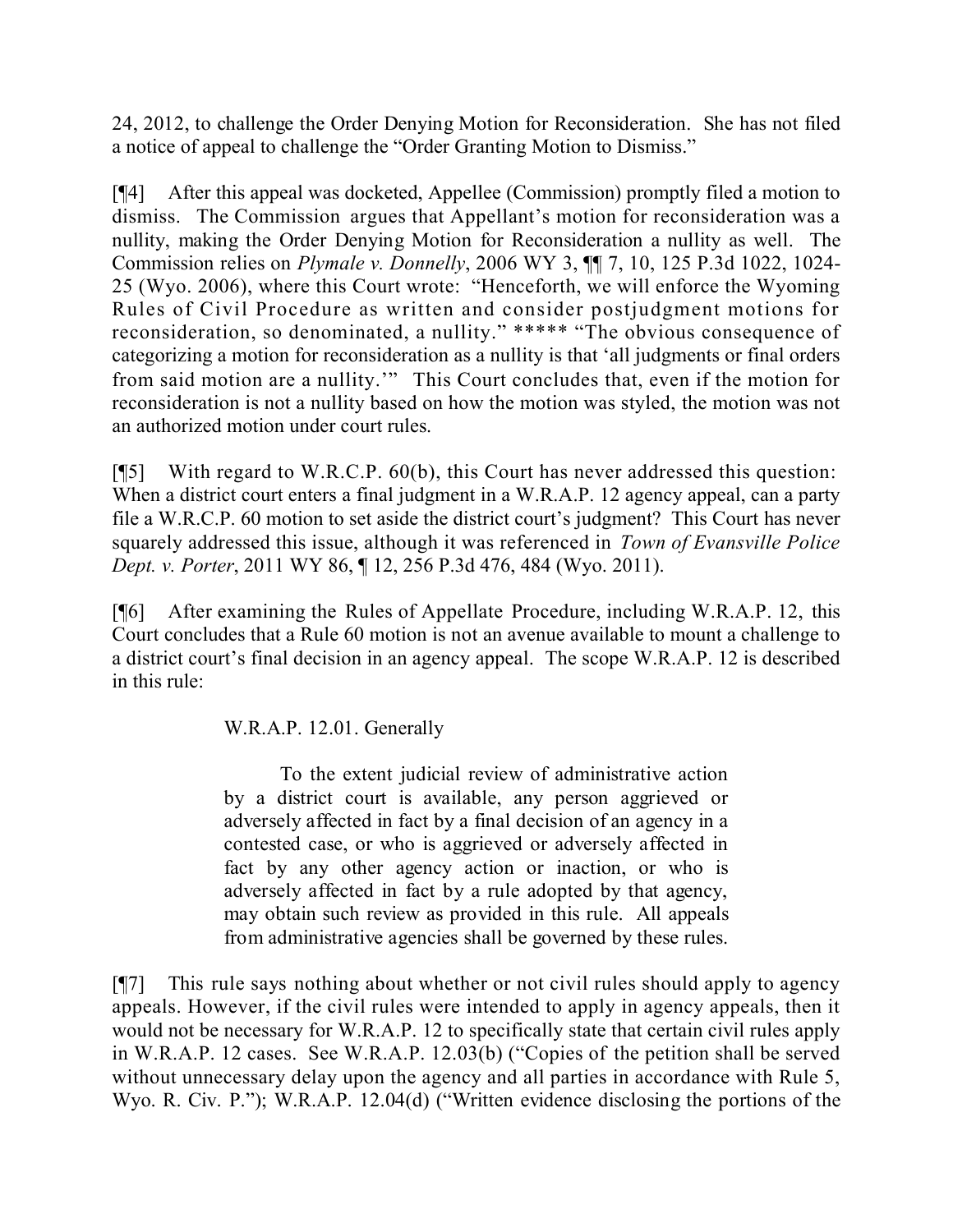transcript ordered and compliance with this paragraph shall be served upon the agency and all parties as provided in Rule 5, Wyo.R.Civ.P."); W.R.A.P. 12.05 ("If the stay involves an order preventing an agency or another party from committing or continuing an act or course of action, the provisions of Rule 65, Wyo.R.Civ.P., relating to injunctions shall apply.")

[¶8] Also, there is nothing in the civil rules that indicate those rules extend to agency appeals. The scope of the civil rules is defined in Rule 1:

W.R.C.P. 1. Scope and Purpose of Rules

These rules govern procedure in all courts of record in the State of Wyoming, in all actions, suits or proceedings of a civil nature and in all special statutory proceedings except as provided in Rule 81. They shall be construed and administered to secure the just, speedy, and inexpensive determination of every action.

Taking these rules together, this Court concludes that a Rule 60 motion is not available to challenge a district court judgment in a W.R.A.P. 12 case.

[¶9] In her *pro se* opposition to the motion to dismiss, Appellant argues that her motion to reconsider was actually an application for rehearing under W.R.A.P. 9.07 and that her motion was timely under that rule. Even if this Court were to consider Appellant's motion as an application for rehearing, this Court concludes that neither a W.R.A.P. 9.07 petition for rehearing nor a W.R.A.P. 15 petition for reinstatement is available in a W.R.A.P. 12 case. Much like the case with a Rule 60 motion, if the other appellate rules were intended to apply to a W.R.A.P. 12 case, then it would be unnecessary for W.R.A.P. 12 to specify that other appellate rules apply in a W.R.A.P. 12 case. See W.R.A.P. 12.10; 12.11(b); 12.09(b)(6). Also, this Court finds it significant that there is no rule that permits a petition for rehearing or reinstatement to essentially toll the time for filing an appeal from the district court's W.R.A.P. 12 decision. Compare W.R.A.P. 12.04(a) ("In a contested case, or in an uncontested case, even where a statute allows a different time limit on appeal, the petition for review shall be filed within 30 days after service upon all parties of the final decision of the agency or denial of the petition for a rehearing, or, if a rehearing is held, within 30 days after service upon all parties of the decision."); Compare also W.R.A.P. 2.02 and 2.03. Instead, there appears to be only one avenue for review of a district court's decision in a W.R.A.P. 12 agency appeal—an appeal to this Court. W.R.A.P. 12.11(a) ("An aggrieved party may obtain review of any final judgment of the district court by appeal to the supreme court.")

[¶10] This Court concludes that, even if Appellant's motion is not a nullity based on how it was styled, a district court's judgment in a W.R.A.P. 12 case is not subject to